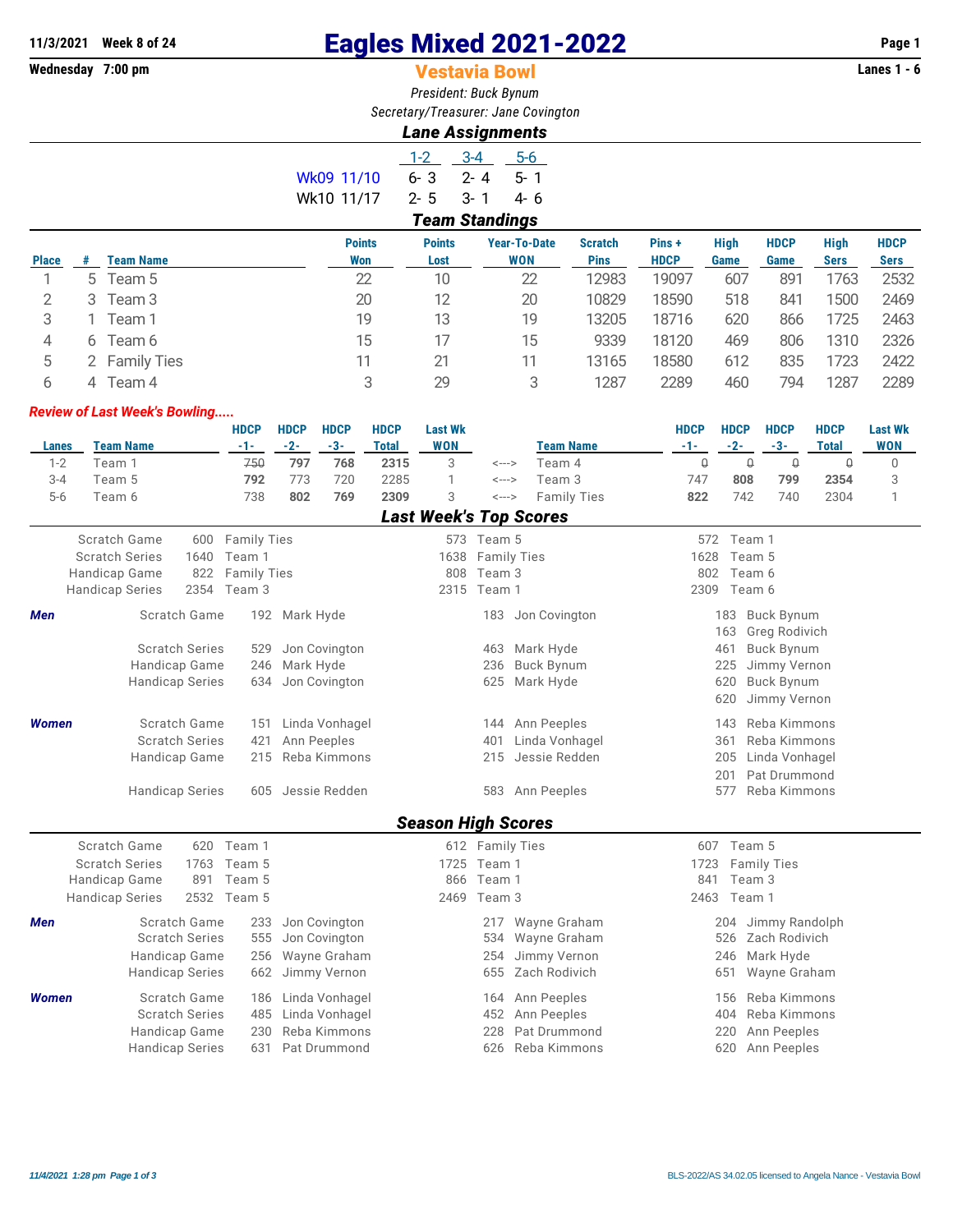| 11/3/2021 Week 8 of 24 |
|------------------------|

**12/3/2021 Eagles Mixed 2021-2022 Page 2** 

|                   | <b>Team Rosters</b>  |                 |     |                 |              |       |             |       |              |                             |                            |                            |                            |                            |                      |
|-------------------|----------------------|-----------------|-----|-----------------|--------------|-------|-------------|-------|--------------|-----------------------------|----------------------------|----------------------------|----------------------------|----------------------------|----------------------|
| ID#               | <b>Name</b>          | <b>Avg HDCP</b> |     | <b>Pins Gms</b> |              | $-1-$ | $-2-$       | $-3-$ | <b>Total</b> | <b>HDCP</b><br><b>Total</b> | <b>High</b><br><b>Game</b> | <b>HDCP</b><br><b>Game</b> | <b>High</b><br><b>Sers</b> | <b>HDCP</b><br><b>Sers</b> | Pins+<br><b>HDCP</b> |
| $1 - Team 1$      |                      |                 |     |                 |              |       |             |       |              |                             |                            |                            |                            |                            |                      |
|                   | 17 Pat Drummond      | 114             | 77  | 2740            | 24           | 116   | 124         | 93    | 333          | 564                         | 150                        | 228                        | 388                        | 631                        | 4702                 |
|                   | 13 Nick Blackmon     | 114             | 77  | 2757            | 24           | 85    | 127         | 111   | 323          | 551                         | 145                        | 216                        | 413                        | 577                        | 4608                 |
|                   | 12 Wayne Graham      | 158             | 37  | 3793            | 24           | 145   | 154         | 156   | 455          | 566                         | 217                        | 256                        | 534                        | 651                        | 4696                 |
|                   | 3 Jon Covington      | 163             | 33  | 3915            | 24           | 179   | 167         | 183   | 529          | 634                         | 233                        | 233                        | 555                        | 634                        | 4710                 |
|                   | 2 - Family Ties      |                 |     |                 |              |       |             |       |              |                             |                            |                            |                            |                            |                      |
|                   | 31 VACANT            | 120             | 72  | $\mathbf 0$     | $\mathbf{0}$ | v120  | v120        | v120  | 360          | 576                         | 0                          |                            | 0                          |                            | 2880                 |
| 8                 | Ann Peeples          | 140             | 54  | 2521            | 18           | 144   | 143         | 134   | 421          | 583                         | 164                        | 220                        | 452                        | 620                        | 3538                 |
|                   | 4 Buck Bynum         | 143             | 51  | 3441            | 24           | 183   | 133         | 145   | 461          | 620                         | 183                        | 236                        | 473                        | 635                        | 4809                 |
|                   | 15 Jimmy Randolph    | 149             | 45  | 2689            | 18           | 153   | 124         | 119   | 396          | 525                         | 204                        | 199                        | 507                        | 557                        | 4483                 |
| <b>3 - Team 3</b> |                      |                 |     |                 |              |       |             |       |              |                             |                            |                            |                            |                            |                      |
|                   | 24 Jessie Redden     | 95              | 94  | 2282            | 24           | 92    | 106         | 119   | 317          | 605                         | 122                        | 215                        | 317                        | 605                        | 4712                 |
|                   | 5 Reba Kimmons       | 120             | 72  | 2887            | 24           | 143   | 113         | 105   | 361          | 577                         | 156                        | 230                        | 404                        | 626                        | 4609                 |
|                   | 6 Max Kimmons        | 109             | 81  | 2298            | 21           | 81    | 115         | 113   | 309          | 552                         | 138                        | 219                        | 393                        | 594                        | 4524                 |
|                   | 14 Jimmy Vernon      | 127             | 65  | 3059            | 24           | 115   | 158         | 146   | 419          | 620                         | 183                        | 254                        | 449                        | 662                        | 4745                 |
| 4 - Team 4        |                      |                 |     |                 |              |       |             |       |              |                             |                            |                            |                            |                            |                      |
|                   | 18 Carol Blankenship | 90              | 99  | 271             | 3            | a85   | a85         | a85   | 255          | 552                         | 120                        |                            | 271                        |                            | 2224                 |
| $21 -$            | Lloyd Luna           | 98              | 91  | 296             | 3            | a88   | a88         | a88   | 264          | 537                         | 100                        |                            | 296                        |                            | 2180                 |
|                   | 10 VACANT            | 120             | 72  | $\mathbf{0}$    | $\Omega$     | v120  | v120        | v120  | 360          | 576                         | $\mathbf{0}$               |                            | 0                          |                            | 1152                 |
|                   | 16 VACANT            | 120             | 72  | $\Omega$        | $\Omega$     | v120  | v120        | v120  | 360          | 576                         | $\mathbf 0$                |                            | $\Omega$                   |                            | 1152                 |
| <b>5 - Team 5</b> |                      |                 |     |                 |              |       |             |       |              |                             |                            |                            |                            |                            |                      |
|                   | 7 VACANT             | 120             | 72  | $\Omega$        | $\Omega$     | v120  | v120        | v120  | 360          | 576                         | $\Omega$                   |                            | 0                          |                            | 1152                 |
|                   | 11 Linda Vonhagel    | 138             | 55  | 3331            | 24           | 151   | 125         | 125   | 401          | 563                         | 186                        | 218                        | 485                        | 611                        | 4711                 |
|                   | 9 Zach Rodivich      | 156             | 39  | 2504            | 16           | a146  | a146        | a146  | 438          | 555                         | 195                        | 235                        | 526                        | 655                        | 4826                 |
|                   | 2 Greg Rodivich      | 141             | 53  | 3387            | 24           | 156   | 163         | 110   | 429          | 591                         | 190                        | 245                        | 474                        | 639                        | 4881                 |
| $6 - Team 6$      |                      |                 |     |                 |              |       |             |       |              |                             |                            |                            |                            |                            |                      |
|                   | 23 Eedie Hyde        | 86              | 102 | 2077            | 24           | 87    | 101         | 93    | 281          | 590                         | 120                        | 225                        | 293                        | 617                        | 4705                 |
| 25                | Eric McGehee         | 82              | 106 | 1971            | 24           | 65    | 56          | 85    | 206          | 518                         | 114                        | 216                        | 296                        | 576                        | 4419                 |
|                   | 26 Mark Hyde         | 141             | 53  | 3391            | 24           | 133   | 192         | 138   | 463          | 625                         | 192                        | 246                        | 463                        | 625                        | 4654                 |
|                   | 27 VACANT            | 120             | 72  | $\mathbf{0}$    | $\Omega$     | v120  | v120        | v120  | 360          | 576                         | $\overline{0}$             |                            | 0                          |                            | 576                  |
|                   |                      |                 |     |                 |              | A.J   | $-121 - 12$ |       |              |                             |                            |                            |                            |                            |                      |

*Temporary Substitutes*

|                        |                 |     |                 |    | <b>High</b> | High        | <b>HDCP</b> | <b>HDCP</b> |     |     |       |       | <b>HDCP</b>  |  |
|------------------------|-----------------|-----|-----------------|----|-------------|-------------|-------------|-------------|-----|-----|-------|-------|--------------|--|
| <b>Name</b>            | <b>Avg HDCP</b> |     | <b>Pins Gms</b> |    | Game        | <b>Sers</b> | Game        | <b>Sers</b> | -1- | -2- | $-3-$ | Total | <b>Total</b> |  |
| Dennis Coshatt         |                 |     | 0               |    |             | 0           |             |             |     |     |       |       | 0            |  |
| Pam Coshatt            |                 |     | 0               |    | 0           |             |             |             |     |     |       | 0     | 0            |  |
| Jane Covington         | bk135           | 58  | 0               |    | 0           |             |             |             |     |     |       | 0     | 0            |  |
| <b>Tammy Crauswell</b> | 106             | 84  | 1496            | 14 | 140         | 351         | 182         | 328         |     |     |       | 0     | 0            |  |
| Kristi Henderson       | 63              | 123 | 638             | 10 | 91          | 229         |             |             |     |     |       | 0     | 0            |  |
| Bobbie Pickle          | bk134           | 59  | 378             | 3  | 143         | 378         |             |             |     |     |       | 0     | $\Omega$     |  |
| Bobbie Pickle          | bk134           | 59  | 410             | 3  | 173         | 410         |             |             |     |     |       | 0     | $\Omega$     |  |
| Lynn Randolph          | bk126           | 66  | 0               |    | $\Omega$    | 0           |             |             |     |     |       | 0     | 0            |  |